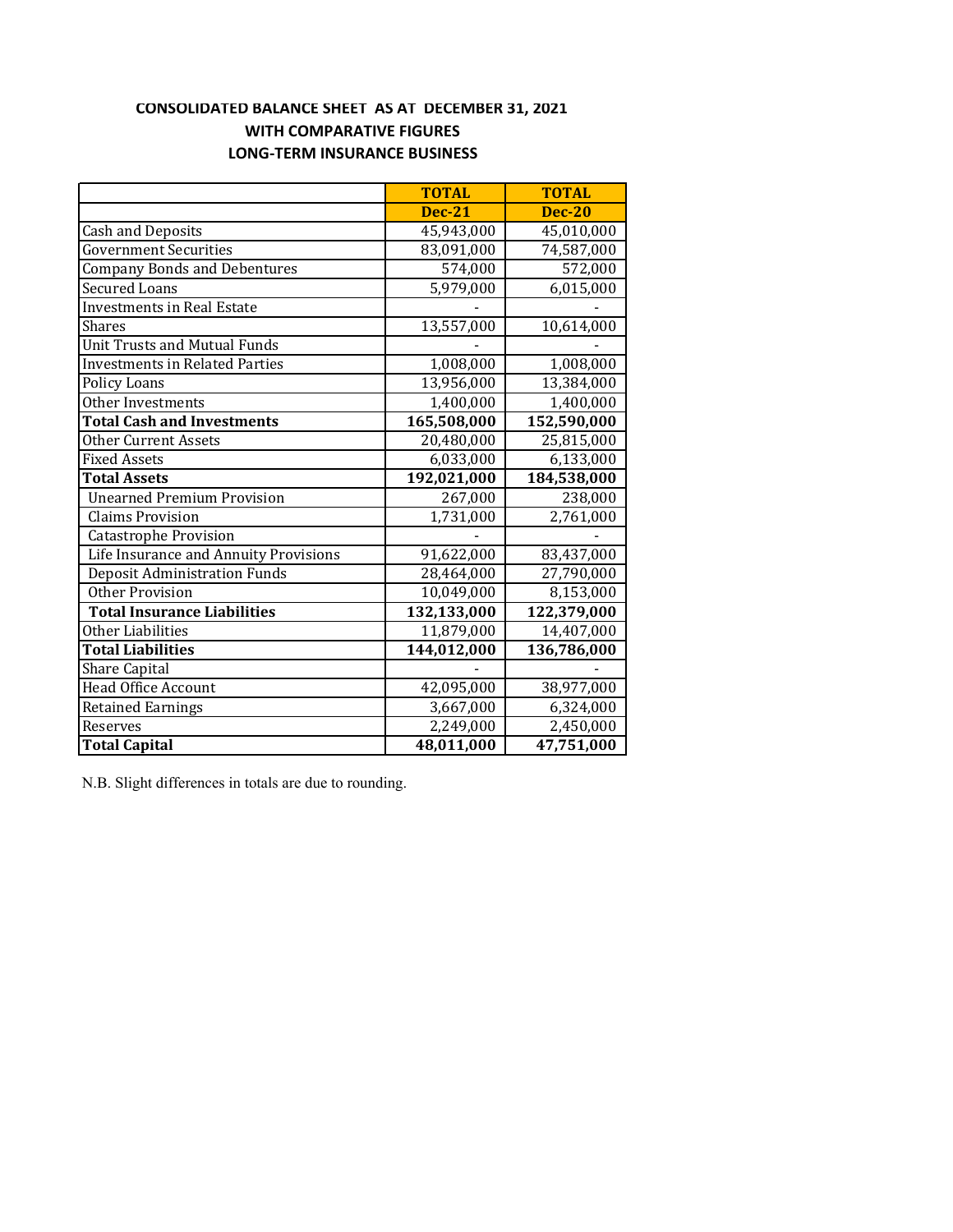#### **CONSOLIDATED INCOME STATEMENT AS AT DECEMBER 31, 2021**

## **WITH COMPARATIVE FIGURES**

# **LONG‐TERM INSURANCE BUSINESS**

|                               | <b>TOTAL</b>  | <b>TOTAL</b>  |
|-------------------------------|---------------|---------------|
|                               | <b>Dec-21</b> | <b>Dec-20</b> |
| <b>Gross Premuims Written</b> | 30,159,000    | 30,343,000    |
| Reinsurance Assumed           |               |               |
| Reinsurance ceded             | 1,147,000     | 2,053,000     |
| <b>Net Premuims Written</b>   | 29,012,000    | 28,290,000    |
| <b>Investment Income</b>      | 6,744,000     | 6,522,000     |
| Other Revenue                 | 793,000       | 1,410,000     |
| <b>Total Revenue</b>          | 36,549,000    | 36,222,000    |
| <b>Policy Holder Benefits</b> | 23,490,000    | 21,938,000    |
| <b>Commission Expense</b>     | 4,154,000     | 4,134,000     |
| Management expense            | 9,217,000     | 9,060,000     |
| Other Expenses                | 1,122,000     | 1,086,000     |
| <b>Total Expenses</b>         | 37,983,000    | 36,218,000    |
| <b>Net Income before Tax</b>  | (1,434,000)   | 4,000         |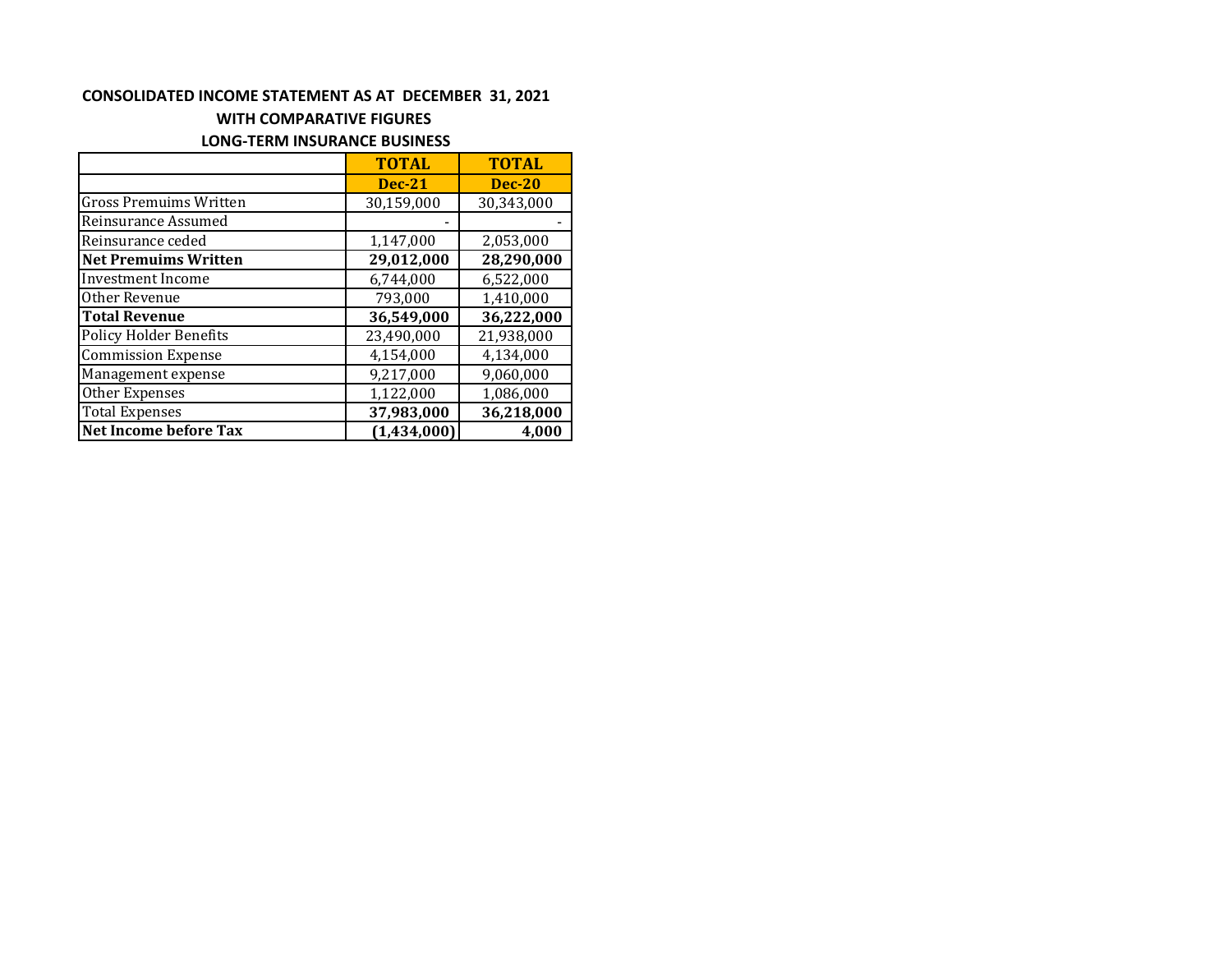# **WITH COMPARATIVE FIGURES GENERAL INSURANCE BUSINESS CONSOLIDATED BALANCE SHEET AS AT DECEMBER 31, 2021**

|                                        | <b>TOTAL</b>  | <b>TOTAL</b>  |
|----------------------------------------|---------------|---------------|
|                                        | <b>Dec-21</b> | <b>Dec-20</b> |
| <b>ASSETS</b>                          |               |               |
| <b>Cash and Deposits</b>               | 27,839,446    | 28,698,946    |
| <b>Government Securities</b>           | 23,028,989    | 23,946,497    |
| <b>Company Bonds and Debentures</b>    | 2,247,000     | 195,000       |
| <b>Secured Loans</b>                   | 161,000       | 161,000       |
| Investments in Real Estate             | 4,505,720     | 4,525,720     |
| Shares                                 | 103,000       | 103,000       |
| <b>Unit Trust and Mutual Funds</b>     | 200,000       |               |
| <b>Investments in Related Parties</b>  | 2,255,541     | 2,545,813     |
| Other Investments                      | 4,862,498     | 4,291,995     |
| <b>Total Cash and Investments</b>      | 65,203,194    | 64,467,971    |
| Other Current Assets                   | 31,412,197    | 35,021,988    |
| <b>Fixed Assets</b>                    | 10,346,968    | 10,453,680    |
| <b>Total Assets</b>                    | 106,962,359   | 109,943,639   |
| <b>Unearned Premium Provision</b>      | 22,694,687    | 20,855,531    |
| <b>Claims Provision</b>                | 12,893,349    | 13,256,098    |
| Other Provision                        | 4,224,002     | 6,649,134     |
| <b>Total Insurance Liabilities</b>     | 39,812,038    | 40,760,763    |
| Other Liabilities                      | 20,600,382    | 17,675,716    |
| <b>Total Liabilities</b>               | 60,412,420    | 58,436,479    |
| <b>Share Capital</b>                   | 5,900,150     | 5,900,150     |
| <b>Head Office Account</b>             | (2,927,000)   | 1,120,000     |
| <b>Retained Earnings</b>               | 34,292,787    | 36,785,011    |
| Reserves                               | 9,281,000     | 7,702,000     |
| <b>Total Capital</b>                   | 46,546,937    | 51,507,161    |
| <b>Total Liabilities &amp; Capital</b> | 106,959,357   | 109,943,640   |

N.B. Slight differences in totals are due to rounding.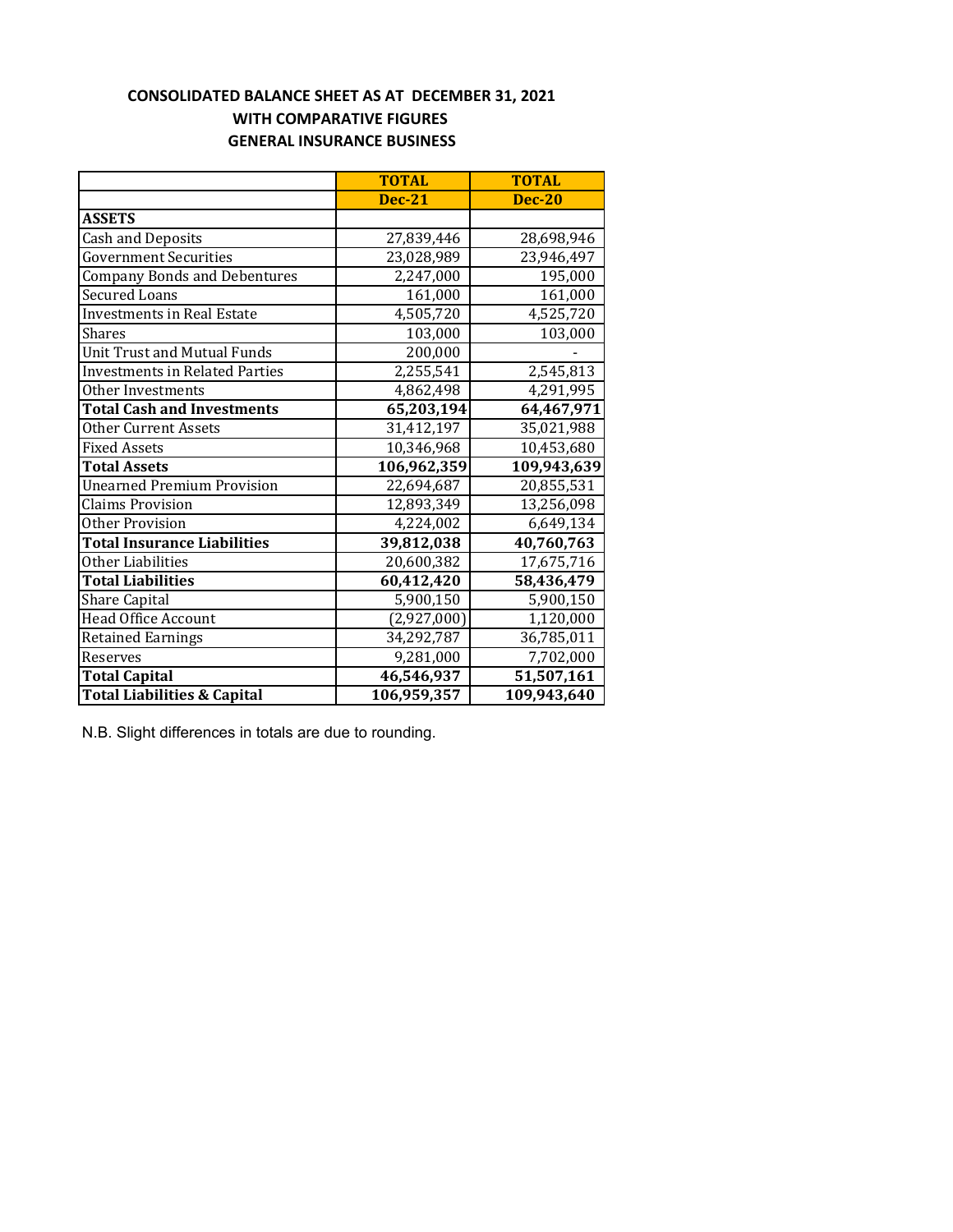# **CONSOLIDATED INCOME STATEMENT AS AT DECEMBER 31, 2021**

#### **WITH COMPARATIVE FIGURES**

### **GENERAL INSURANCE BUSINESS**

|                                        | <b>GRAND</b>  | <b>GRAND</b>  |
|----------------------------------------|---------------|---------------|
|                                        | <b>TOTAL</b>  | <b>TOTAL</b>  |
|                                        | <b>Dec-21</b> | <b>Dec-20</b> |
| <b>INCOME</b>                          |               |               |
| <b>Gross Premuim Written</b>           | 66,723,590    | 62,015,646    |
| Premuims Ceded                         | 37,346,466    | 34,688,487    |
| <b>Net Premuims Written</b>            | 29,377,124    | 27,327,159    |
| Change in unearned premuims            | 64,767        | (85, 858)     |
| <b>Net Premuims Earned</b>             | 29,312,357    | 27,413,017    |
| Claims expense                         | 16,690,076    | 15,608,543    |
| <b>Net Commission Expense</b>          | (1, 259, 891) | 2,268,987     |
| Management expense                     | 8,718,645     | 9,772,246     |
| <b>Total Underwriting Expenses</b>     | 24,148,830    | 27,649,776    |
| <b>Underwriting Income</b>             | 5,163,527     | (236, 759)    |
| <b>Investment Income</b>               | 942,586       | 1,256,125     |
| Other Revenue                          | 379,977       | 379,549       |
| Other Expenses                         | (575, 167)    | (627, 167)    |
| <b>Net Operating Income before Tax</b> | 5,910,923     | 771,748       |